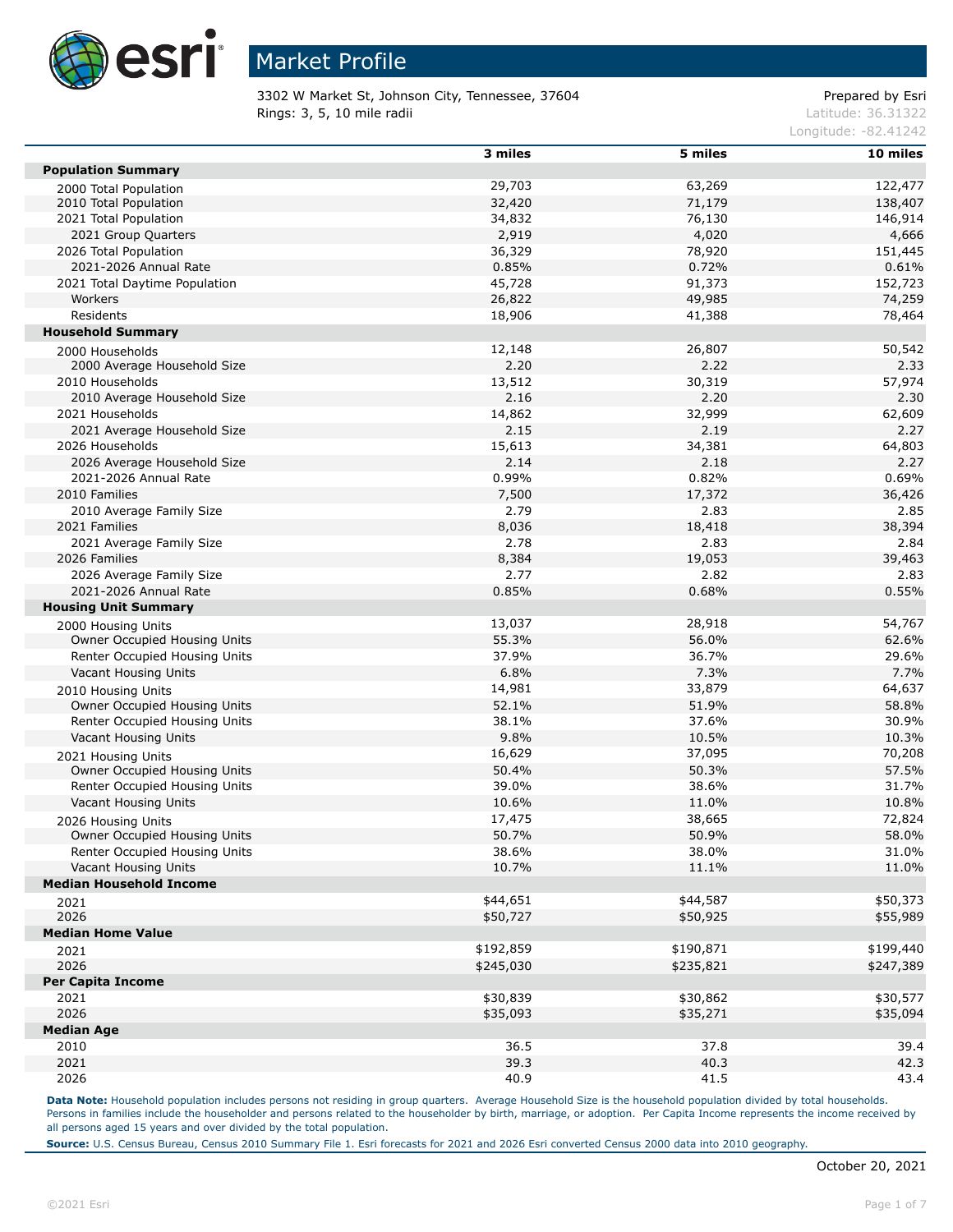

3302 W Market St, Johnson City, Tennessee, 37604 Prepared by Esri **Rings: 3, 5, 10 mile radii** Latitude: 36.31322

Longitude: -82.41242

|                                            | 3 miles   | 5 miles   | 10 miles  |
|--------------------------------------------|-----------|-----------|-----------|
| 2021 Households by Income                  |           |           |           |
| Household Income Base                      | 14,862    | 32,999    | 62,609    |
| $<$ \$15,000                               | 19.3%     | 19.2%     | 15.7%     |
| $$15,000 - $24,999$                        | 8.6%      | 9.2%      | 9.5%      |
| \$25,000 - \$34,999                        | 12.9%     | 12.2%     | 11.1%     |
| \$35,000 - \$49,999                        | 13.0%     | 13.3%     | 13.3%     |
| \$50,000 - \$74,999                        | 16.7%     | 15.7%     | 17.3%     |
| \$75,000 - \$99,999                        | 8.7%      | 9.1%      | 10.3%     |
| $$100,000 - $149,999$                      | 10.4%     | 10.9%     | 13.3%     |
| \$150,000 - \$199,999                      | 3.9%      | 4.5%      | 4.9%      |
| $$200,000+$                                | 6.7%      | 5.8%      | 4.6%      |
| Average Household Income                   | \$72,046  | \$70,803  | \$71,496  |
| 2026 Households by Income                  |           |           |           |
| Household Income Base                      | 15,613    | 34,381    | 64,803    |
| $<$ \$15,000                               | 16.5%     | 16.5%     | 13.3%     |
| $$15,000 - $24,999$                        | 7.3%      | 7.9%      | 8.0%      |
| \$25,000 - \$34,999                        | 12.3%     | 11.7%     | 10.3%     |
| \$35,000 - \$49,999                        | 13.1%     | 13.0%     | 12.8%     |
| \$50,000 - \$74,999                        | 17.4%     | 16.3%     | 17.7%     |
| \$75,000 - \$99,999                        | 9.4%      | 9.8%      | 11.0%     |
| $$100,000 - $149,999$                      | 11.9%     | 12.6%     | 15.4%     |
| \$150,000 - \$199,999                      | 4.6%      | 5.5%      | 6.1%      |
| $$200,000+$                                | 7.6%      | 6.7%      | 5.5%      |
| Average Household Income                   | \$81,509  | \$80,591  | \$81,768  |
| 2021 Owner Occupied Housing Units by Value |           |           |           |
| Total                                      | 8,378     | 18,670    | 40,371    |
| $<$ \$50,000                               | 4.2%      | 4.7%      | 5.5%      |
| \$50,000 - \$99,999                        | 10.8%     | 9.7%      | 9.0%      |
| $$100,000 - $149,999$                      | 19.2%     | 19.5%     | 16.5%     |
| \$150,000 - \$199,999                      | 18.5%     | 19.6%     | 19.1%     |
| \$200,000 - \$249,999                      | 9.3%      | 11.0%     | 12.7%     |
| \$250,000 - \$299,999                      | 6.8%      | 7.3%      | 9.4%      |
| \$300,000 - \$399,999                      | 14.0%     | 11.7%     | 12.5%     |
| \$400,000 - \$499,999                      | 6.2%      | 5.5%      | 5.3%      |
| \$500,000 - \$749,999                      | 7.0%      | 6.4%      | 6.0%      |
| \$750,000 - \$999,999                      | 2.3%      | 2.7%      | 2.1%      |
| $$1,000,000 - $1,499,999$                  | 1.3%      | 1.3%      | 1.3%      |
| $$1,500,000 - $1,999,999$                  | 0.0%      | 0.0%      | 0.1%      |
| $$2,000,000 +$                             | 0.5%      | 0.5%      | 0.3%      |
| Average Home Value                         | \$273,230 | \$269,278 | \$266,258 |
| 2026 Owner Occupied Housing Units by Value |           |           |           |
| Total                                      | 8,860     | 19,669    | 42,248    |
| $<$ \$50,000                               | 2.7%      | 3.2%      | 3.5%      |
| \$50,000 - \$99,999                        | 8.1%      | 6.9%      | 5.9%      |
| $$100,000 - $149,999$                      | 14.4%     | 14.4%     | 11.8%     |
| \$150,000 - \$199,999                      | 16.2%     | 17.3%     | 16.3%     |
| \$200,000 - \$249,999                      | 9.4%      | 11.5%     | 13.2%     |
| \$250,000 - \$299,999                      | 7.9%      | 8.8%      | 11.2%     |
| \$300,000 - \$399,999                      | 18.6%     | 15.5%     | 16.6%     |
| \$400,000 - \$499,999                      | 8.3%      | 7.7%      | 7.4%      |
| \$500,000 - \$749,999                      | 9.1%      | 8.6%      | 8.4%      |
| \$750,000 - \$999,999                      | 2.8%      | 3.7%      | 3.0%      |
| $$1,000,000 - $1,499,999$                  | 1.7%      | 1.8%      | 2.0%      |
| $$1,500,000 - $1,999,999$                  | 0.0%      | 0.0%      | 0.2%      |
| $$2,000,000 +$                             | 0.7%      | 0.7%      | 0.4%      |
| Average Home Value                         | \$317,247 | \$317,289 | \$318,209 |

**Data Note:** Income represents the preceding year, expressed in current dollars. Household income includes wage and salary earnings, interest dividends, net rents, pensions, SSI and welfare payments, child support, and alimony.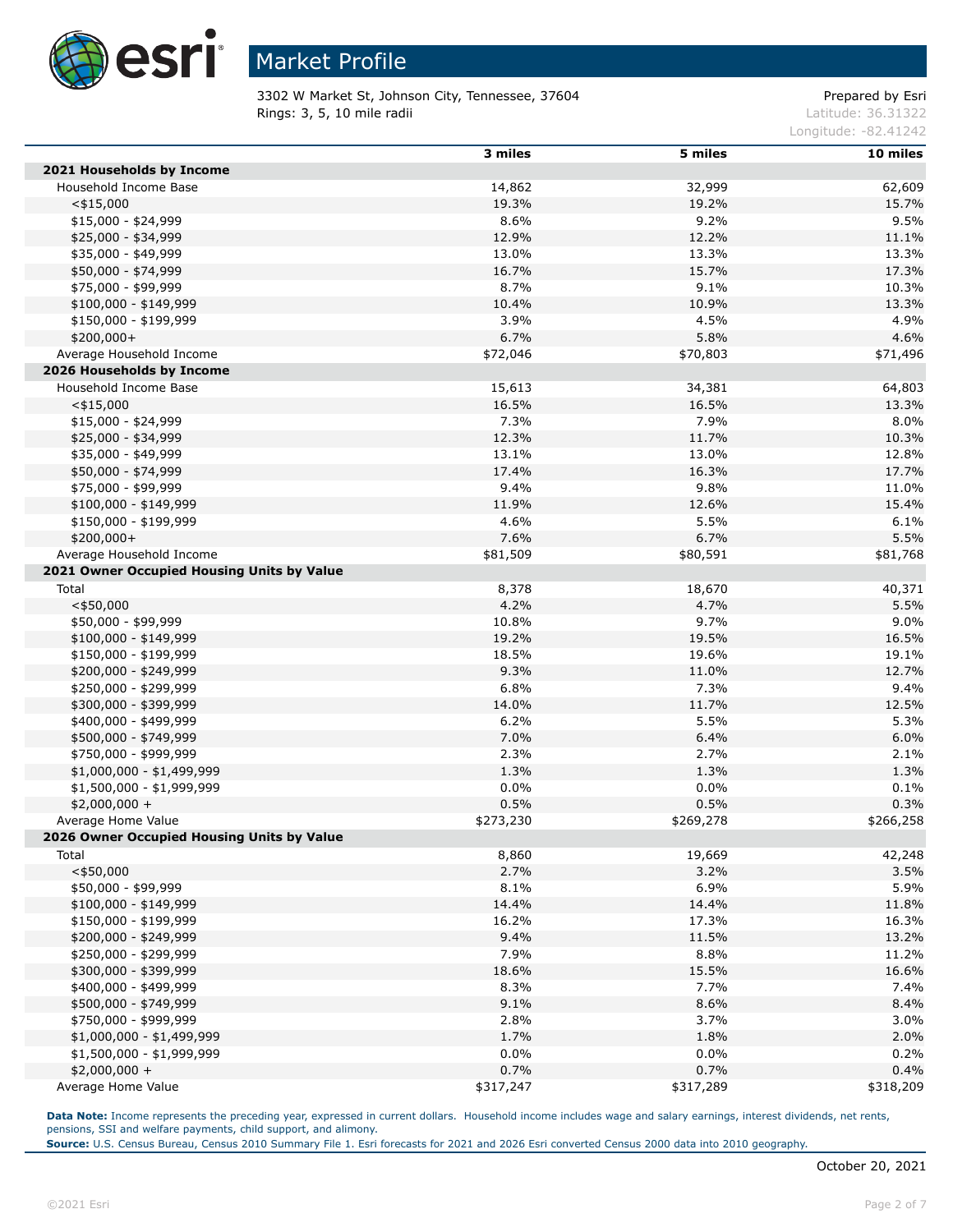

3302 W Market St, Johnson City, Tennessee, 37604 Prepared by Esri **Rings: 3, 5, 10 mile radii** Latitude: 36.31322

Longitude: -82.41242

|                               | 3 miles | 5 miles | 10 miles |
|-------------------------------|---------|---------|----------|
| 2010 Population by Age        |         |         |          |
| Total                         | 32,418  | 71,180  | 138,410  |
| $0 - 4$                       | 4.4%    | 5.3%    | 5.4%     |
| $5 - 9$                       | 4.4%    | 5.3%    | 5.5%     |
| $10 - 14$                     | 4.6%    | 5.2%    | 5.6%     |
| $15 - 24$                     | 22.5%   | 17.9%   | 15.3%    |
| $25 - 34$                     | 12.5%   | 13.0%   | 12.5%    |
| $35 - 44$                     | 10.9%   | 11.9%   | 13.1%    |
| 45 - 54                       | 12.5%   | 13.3%   | 14.4%    |
| $55 - 64$                     | 11.9%   | 12.3%   | 13.0%    |
| $65 - 74$                     | 8.2%    | 8.1%    | 8.6%     |
| 75 - 84                       | 5.6%    | 5.3%    | 4.8%     |
| $85 +$                        | 2.5%    | 2.4%    | 1.9%     |
| $18 +$                        | 83.6%   | 81.2%   | 80.1%    |
| 2021 Population by Age        |         |         |          |
| Total                         | 34,832  | 76,129  | 146,911  |
| $0 - 4$                       | 3.9%    | 4.7%    | 4.7%     |
| $5 - 9$                       | 4.1%    | 4.8%    | 5.0%     |
| $10 - 14$                     | 4.3%    | 4.9%    | 5.3%     |
| $15 - 24$                     | 18.9%   | 15.1%   | 12.6%    |
| $25 - 34$                     | 13.6%   | 13.9%   | 13.2%    |
| $35 - 44$                     | 11.1%   | 11.8%   | 12.5%    |
| $45 - 54$                     | 10.6%   | 11.3%   | 12.4%    |
| $55 - 64$                     | 12.3%   | 12.5%   | 13.6%    |
| $65 - 74$                     | 11.4%   | 11.4%   | 11.9%    |
| 75 - 84                       | 6.9%    | 6.6%    | 6.4%     |
| $85 +$                        | 3.0%    | 3.0%    | 2.4%     |
| $18 +$                        | 85.0%   | 82.7%   | 82.1%    |
| 2026 Population by Age        |         |         |          |
| Total                         | 36,330  | 78,919  | 151,444  |
| $0 - 4$                       | 3.9%    | 4.7%    | 4.6%     |
| $5 - 9$                       | 4.1%    | 4.7%    | 4.9%     |
| $10 - 14$                     | 4.3%    | 4.9%    | 5.2%     |
| $15 - 24$                     | 18.5%   | 14.9%   | 12.5%    |
| $25 - 34$                     | 11.6%   | 12.2%   | 11.3%    |
| $35 - 44$                     | 12.4%   | 12.9%   | 13.5%    |
| $45 - 54$                     | 10.4%   | 11.1%   | 12.2%    |
| $55 - 64$                     | 11.2%   | 11.6%   | 12.8%    |
| $65 - 74$                     | 11.7%   | 11.6%   | 12.3%    |
| 75 - 84                       | 8.5%    | 8.1%    | 8.0%     |
| $85 +$                        | 3.4%    | 3.2%    | 2.7%     |
| $18 +$                        | 85.1%   | 82.9%   | 82.2%    |
| <b>2010 Population by Sex</b> |         |         |          |
| Males                         | 15,861  | 34,392  | 67,495   |
| Females                       | 16,559  | 36,787  | 70,912   |
| 2021 Population by Sex        |         |         |          |
| Males                         | 17,046  | 36,873  | 71,706   |
| Females                       | 17,786  | 39,257  | 75,208   |
| 2026 Population by Sex        |         |         |          |
| Males                         | 17,744  | 38,230  | 73,915   |
| Females                       | 18,586  | 40,690  | 77,530   |
|                               |         |         |          |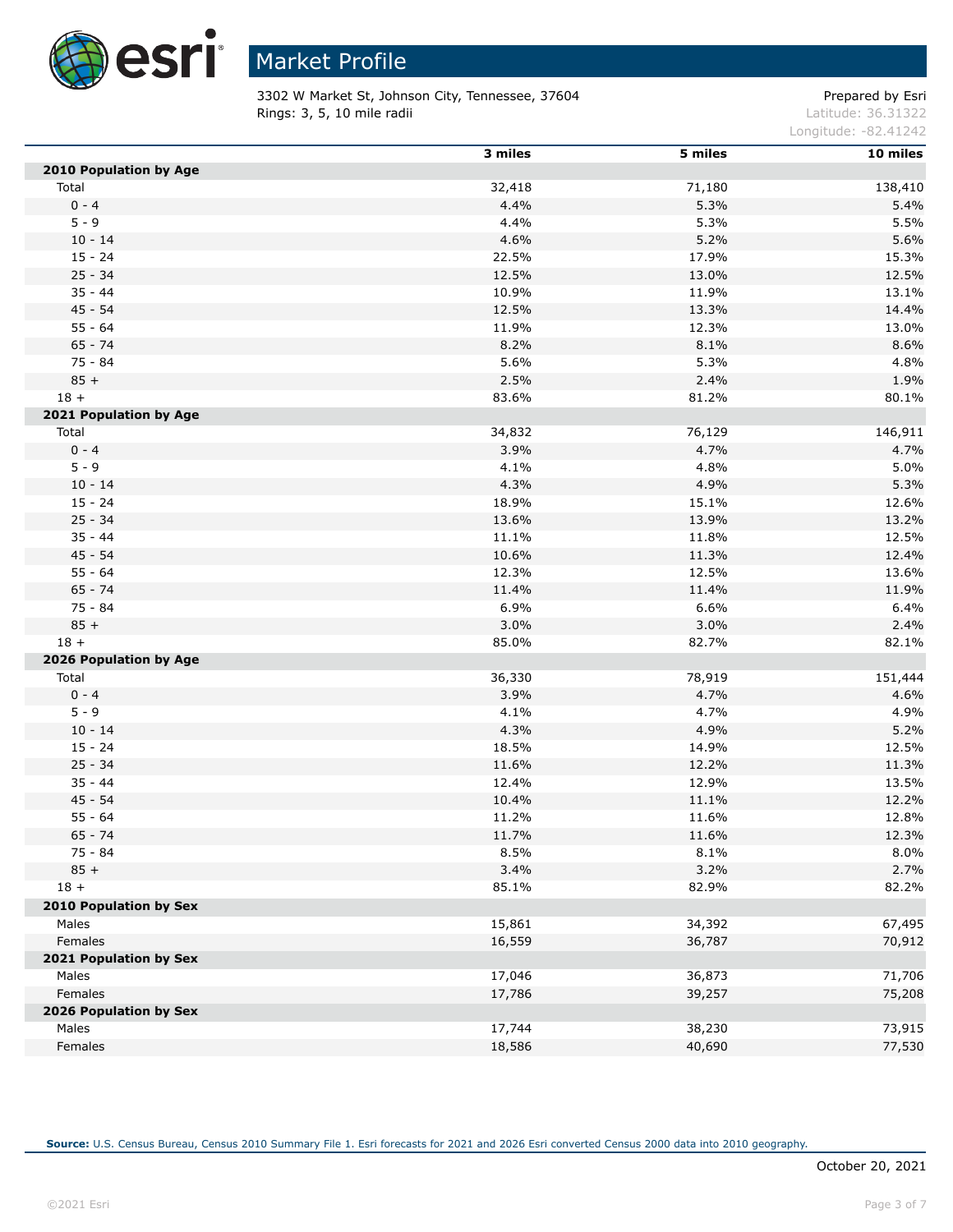

3302 W Market St, Johnson City, Tennessee, 37604 Prepared by Esri **Rings: 3, 5, 10 mile radii** Latitude: 36.31322

Longitude: -82.41242

|                                                    | 3 miles | 5 miles | 10 miles |
|----------------------------------------------------|---------|---------|----------|
| 2010 Population by Race/Ethnicity                  |         |         |          |
| Total                                              | 32,422  | 71,181  | 138,408  |
| White Alone                                        | 88.3%   | 88.2%   | 91.9%    |
| <b>Black Alone</b>                                 | 5.9%    | 6.0%    | 3.7%     |
| American Indian Alone                              | 0.3%    | 0.3%    | 0.3%     |
| Asian Alone                                        | 1.9%    | 1.6%    | 1.1%     |
| Pacific Islander Alone                             | 0.1%    | 0.0%    | 0.0%     |
| Some Other Race Alone                              | 1.8%    | 1.7%    | 1.3%     |
| Two or More Races                                  | 1.8%    | 2.1%    | 1.7%     |
| Hispanic Origin                                    | 3.8%    | 3.8%    | 3.0%     |
| Diversity Index                                    | 27.3    | 27.6    | 20.3     |
| 2021 Population by Race/Ethnicity                  |         |         |          |
| Total                                              | 34,831  | 76,129  | 146,913  |
| White Alone                                        | 85.7%   | 85.5%   | 89.8%    |
| <b>Black Alone</b>                                 | 6.5%    | 6.7%    | 4.2%     |
| American Indian Alone                              | 0.4%    | 0.4%    | 0.4%     |
| Asian Alone                                        | 2.7%    | 2.4%    | 1.6%     |
| Pacific Islander Alone                             | 0.1%    | 0.0%    | 0.0%     |
| Some Other Race Alone                              | 2.2%    | 2.1%    | 1.7%     |
| Two or More Races                                  | 2.4%    | 2.9%    | 2.3%     |
| Hispanic Origin                                    | 4.8%    | 4.8%    | 3.8%     |
| Diversity Index                                    | 32.8    | 33.1    | 25.1     |
| 2026 Population by Race/Ethnicity                  |         |         |          |
| Total                                              | 36,328  | 78,921  | 151,444  |
| White Alone                                        | 84.5%   | 84.2%   | 88.7%    |
| <b>Black Alone</b>                                 | 6.7%    | 6.9%    | 4.4%     |
| American Indian Alone                              | 0.4%    | 0.4%    | 0.4%     |
| Asian Alone                                        | 3.2%    | 2.8%    | 1.9%     |
| Pacific Islander Alone                             | 0.1%    | 0.1%    | 0.1%     |
| Some Other Race Alone                              | 2.4%    | 2.3%    | 1.9%     |
| Two or More Races                                  | 2.8%    | 3.3%    | 2.7%     |
| Hispanic Origin                                    | 5.3%    | 5.3%    | 4.3%     |
| Diversity Index                                    | 35.3    | 35.7    | 27.6     |
| 2010 Population by Relationship and Household Type |         |         |          |
| Total                                              | 32,420  | 71,179  | 138,407  |
| In Households                                      | 90.2%   | 93.8%   | 96.2%    |
| In Family Households                               | 66.1%   | 70.9%   | 76.8%    |
| Householder                                        | 23.0%   | 24.3%   | 26.3%    |
| Spouse                                             | 17.0%   | 17.6%   | 20.0%    |
| Child                                              | 21.7%   | 24.4%   | 26.0%    |
| Other relative                                     | 2.8%    | 2.7%    | 2.6%     |
| Nonrelative                                        | 1.7%    | 1.8%    | 1.8%     |
| In Nonfamily Households                            | 24.1%   | 23.0%   | 19.4%    |
| In Group Quarters                                  | 9.8%    | 6.2%    | 3.8%     |
| <b>Institutionalized Population</b>                | 2.1%    | 1.7%    | 1.1%     |
| Noninstitutionalized Population                    | 7.7%    | 4.5%    | 2.7%     |

Data Note: Persons of Hispanic Origin may be of any race. The Diversity Index measures the probability that two people from the same area will be from different race/ ethnic groups. **Source:** U.S. Census Bureau, Census 2010 Summary File 1. Esri forecasts for 2021 and 2026 Esri converted Census 2000 data into 2010 geography.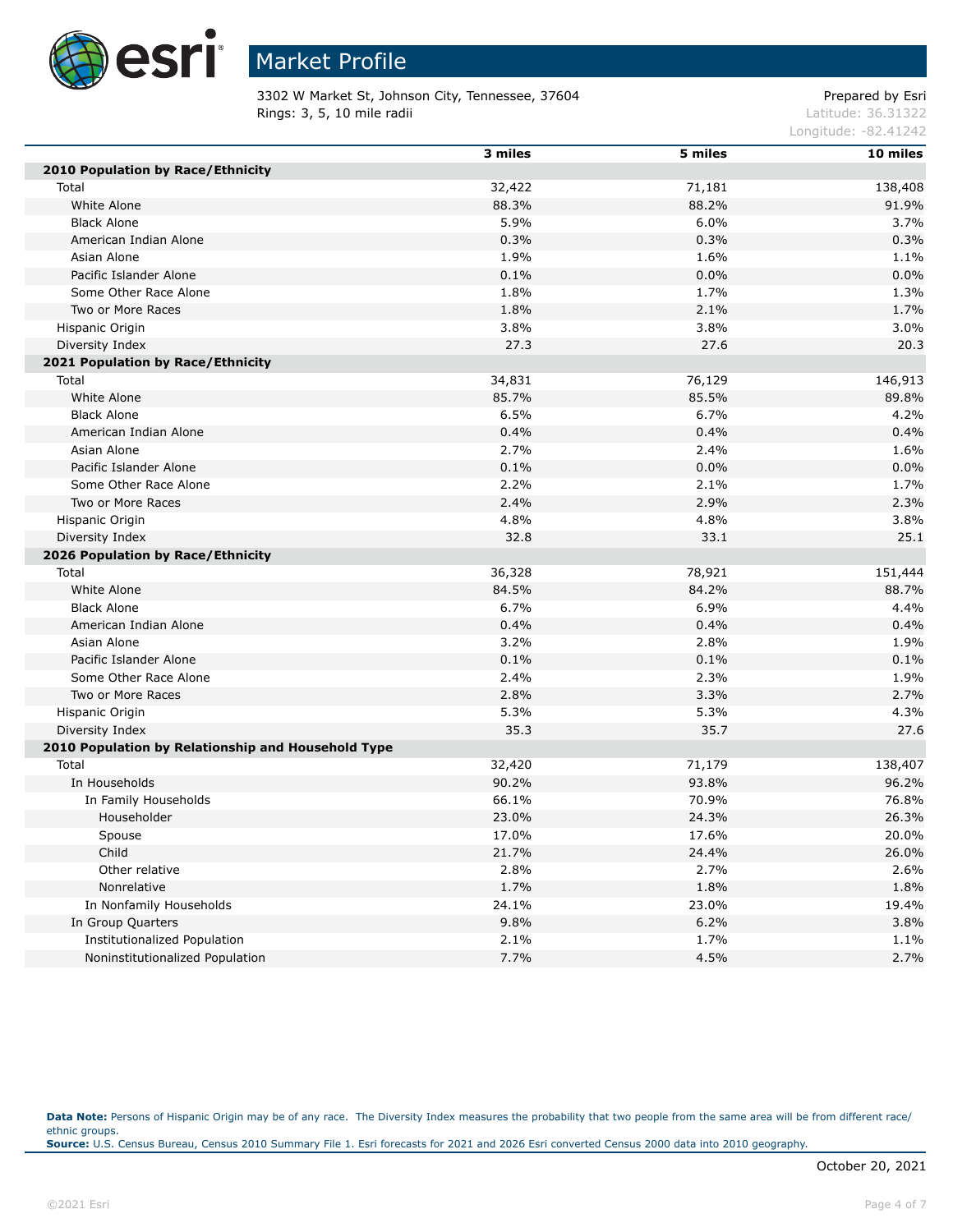

Г

Г

Г

## Market Profile

3302 W Market St, Johnson City, Tennessee, 37604 Prepared by Esri **Rings: 3, 5, 10 mile radii** Latitude: 36.31322

Longitude: -82.41242

|                                                | 3 miles | 5 miles | 10 miles |
|------------------------------------------------|---------|---------|----------|
| 2021 Population 25+ by Educational Attainment  |         |         |          |
| Total                                          | 23,935  | 53,665  | 106,411  |
| Less than 9th Grade                            | 3.0%    | 3.3%    | 3.4%     |
| 9th - 12th Grade, No Diploma                   | 5.8%    | 6.9%    | 7.1%     |
| High School Graduate                           | 20.4%   | 20.2%   | 22.9%    |
| GED/Alternative Credential                     | 5.3%    | 5.3%    | 5.4%     |
| Some College, No Degree                        | 18.9%   | 19.0%   | 19.7%    |
| Associate Degree                               | 7.7%    | 7.0%    | 7.5%     |
| Bachelor's Degree                              | 22.1%   | 21.9%   | 20.3%    |
| Graduate/Professional Degree                   | 16.8%   | 16.4%   | 13.7%    |
|                                                |         |         |          |
| 2021 Population 15+ by Marital Status          |         | 65,178  |          |
| Total                                          | 30,521  | 35.7%   | 124,970  |
| Never Married                                  | 39.9%   |         | 30.3%    |
| Married                                        | 43.1%   | 45.4%   | 50.7%    |
| Widowed                                        | 7.1%    | 6.9%    | 6.6%     |
| Divorced                                       | 9.9%    | 12.0%   | 12.5%    |
| 2021 Civilian Population 16+ in Labor Force    |         |         |          |
| Civilian Population 16+                        | 17,099  | 36,902  | 72,070   |
| Population 16+ Employed                        | 94.1%   | 94.2%   | 95.4%    |
| Population 16+ Unemployment rate               | 5.9%    | 5.8%    | 4.6%     |
| Population 16-24 Employed                      | 18.7%   | 15.7%   | 13.3%    |
| Population 16-24 Unemployment rate             | 9.2%    | 9.2%    | 7.7%     |
| Population 25-54 Employed                      | 57.0%   | 59.5%   | 61.7%    |
| Population 25-54 Unemployment rate             | 6.4%    | 5.8%    | 4.7%     |
| Population 55-64 Employed                      | 15.9%   | 16.0%   | 16.8%    |
| Population 55-64 Unemployment rate             | 2.8%    | 4.9%    | 3.7%     |
| Population 65+ Employed                        | 8.3%    | 8.8%    | 8.2%     |
| Population 65+ Unemployment rate               | 0.1%    | 0.1%    | 0.3%     |
| 2021 Employed Population 16+ by Industry       |         |         |          |
| Total                                          | 16,093  | 34,775  | 68,767   |
| Agriculture/Mining                             | 0.3%    | 0.4%    | 0.8%     |
| Construction                                   | 4.3%    | 5.2%    | 5.5%     |
| Manufacturing                                  | 7.9%    | 9.6%    | 11.6%    |
| Wholesale Trade                                | 2.3%    | 2.0%    | 2.4%     |
| Retail Trade                                   | 15.4%   | 13.2%   | 12.6%    |
| Transportation/Utilities                       | 3.5%    | 3.7%    | 3.9%     |
| Information                                    | 1.3%    | 1.3%    | 1.4%     |
| Finance/Insurance/Real Estate                  | 5.1%    | 5.1%    | 5.0%     |
| Services                                       | 56.7%   | 56.5%   | 53.3%    |
| <b>Public Administration</b>                   | 3.2%    | 3.0%    | 3.5%     |
| 2021 Employed Population 16+ by Occupation     |         |         |          |
| Total                                          | 16,093  | 34,776  | 68,767   |
| White Collar                                   | 66.7%   | 67.2%   | 63.7%    |
| Management/Business/Financial                  | 15.6%   | 15.1%   | 13.9%    |
| Professional                                   | 30.3%   | 31.6%   | 28.9%    |
| Sales                                          | 9.8%    | 9.3%    | 9.6%     |
| Administrative Support                         | 11.0%   | 11.2%   | 11.3%    |
| Services                                       | 17.8%   | 16.2%   | 16.9%    |
|                                                |         |         |          |
| <b>Blue Collar</b><br>Farming/Forestry/Fishing | 15.5%   | 16.5%   | 19.4%    |
|                                                | 0.0%    | 0.1%    | 0.2%     |
| Construction/Extraction                        | 3.0%    | 3.8%    | 4.5%     |
| Installation/Maintenance/Repair                | 1.7%    | 2.5%    | 3.1%     |
| Production                                     | 3.9%    | 4.7%    | 5.3%     |
| Transportation/Material Moving                 | 6.8%    | 5.4%    | 6.4%     |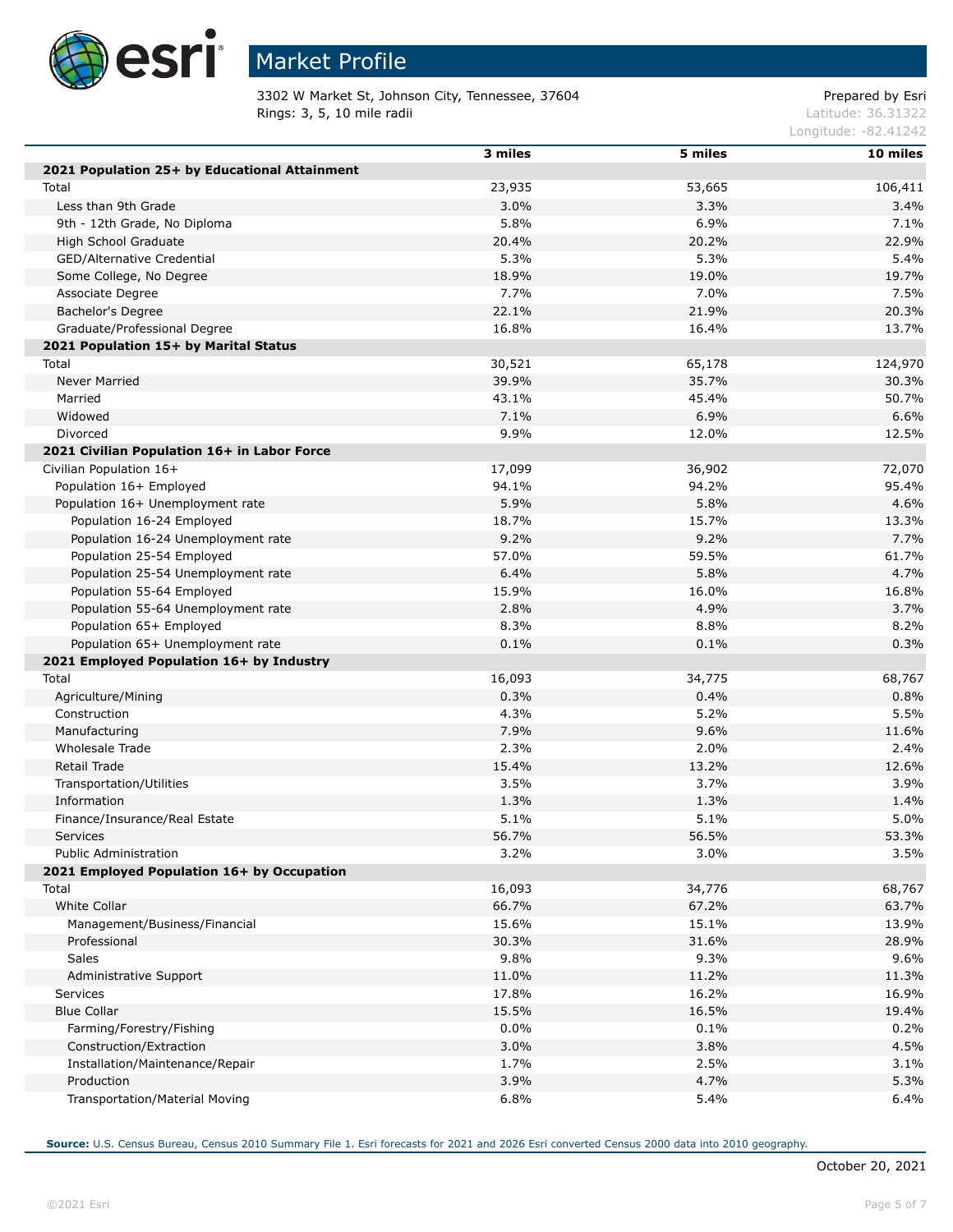

3302 W Market St, Johnson City, Tennessee, 37604 Prepared by Esri **Rings: 3, 5, 10 mile radii** Latitude: 36.31322

Longitude: -82.41242

|                                               | 3 miles | 5 miles | $10$ miles |
|-----------------------------------------------|---------|---------|------------|
| 2010 Households by Type                       |         |         |            |
| Total                                         | 13,511  | 30,320  | 57,974     |
| Households with 1 Person                      | 34.8%   | 34.1%   | 30.0%      |
| Households with 2+ People                     | 65.2%   | 65.9%   | 70.0%      |
| Family Households                             | 55.5%   | 57.3%   | 62.8%      |
| Husband-wife Families                         | 41.1%   | 41.5%   | 47.7%      |
| With Related Children                         | 14.6%   | 15.6%   | 18.0%      |
| Other Family (No Spouse Present)              | 14.4%   | 15.8%   | 15.1%      |
| Other Family with Male Householder            | 4.1%    | 4.2%    | 4.4%       |
| With Related Children                         | 2.0%    | 2.2%    | 2.4%       |
| Other Family with Female Householder          | 10.3%   | 11.6%   | 10.7%      |
| With Related Children                         | 6.0%    | 7.3%    | 6.6%       |
| Nonfamily Households                          | 9.7%    | 8.6%    | 7.2%       |
|                                               |         |         |            |
| All Households with Children                  | 22.9%   | 25.5%   | 27.5%      |
|                                               |         |         |            |
| Multigenerational Households                  | 2.7%    | 2.7%    | 2.9%       |
| Unmarried Partner Households                  | 6.2%    | 6.2%    | 6.1%       |
| Male-female                                   | 5.4%    | 5.5%    | 5.4%       |
| Same-sex                                      | 0.8%    | 0.8%    | 0.7%       |
| 2010 Households by Size                       |         |         |            |
| Total                                         | 13,512  | 30,317  | 57,972     |
| 1 Person Household                            | 34.8%   | 34.1%   | 30.0%      |
| 2 Person Household                            | 35.9%   | 35.4%   | 36.9%      |
| 3 Person Household                            | 14.1%   | 14.8%   | 16.0%      |
| 4 Person Household                            | 9.7%    | 9.8%    | 11.0%      |
| 5 Person Household                            | 3.6%    | 3.8%    | 4.0%       |
| 6 Person Household                            | 1.3%    | 1.4%    | 1.4%       |
| 7 + Person Household                          | 0.6%    | 0.6%    | 0.7%       |
|                                               |         |         |            |
| 2010 Households by Tenure and Mortgage Status |         |         |            |
| Total                                         | 13,512  | 30,319  | 57,974     |
| Owner Occupied                                | 57.8%   | 58.0%   | 65.6%      |
| Owned with a Mortgage/Loan                    | 34.9%   | 35.9%   | 40.7%      |
| Owned Free and Clear                          | 22.9%   | 22.1%   | 24.9%      |
| Renter Occupied                               | 42.2%   | 42.0%   | 34.4%      |
| 2021 Affordability, Mortgage and Wealth       |         |         |            |
| Housing Affordability Index                   | 129     | 131     | 144        |
| Percent of Income for Mortgage                | 18.1%   | 18.0%   | 16.6%      |
| Wealth Index                                  | 79      | 73      | 71         |
| 2010 Housing Units By Urban/ Rural Status     |         |         |            |
| <b>Total Housing Units</b>                    | 14,981  | 33,879  | 64,637     |
| Housing Units Inside Urbanized Area           | 94.3%   | 92.0%   | 76.8%      |
| Housing Units Inside Urbanized Cluster        | 0.0%    | $0.0\%$ | 0.8%       |
| Rural Housing Units                           | 5.7%    | 8.0%    | 22.4%      |
| 2010 Population By Urban/ Rural Status        |         |         |            |
| <b>Total Population</b>                       | 32,420  | 71,179  | 138,407    |
| Population Inside Urbanized Area              | 94.2%   | 91.5%   | 76.1%      |
| Population Inside Urbanized Cluster           | 0.0%    | $0.0\%$ | 0.8%       |
| Rural Population                              | 5.8%    | 8.5%    | 23.1%      |

Data Note: Households with children include any households with people under age 18, related or not. Multigenerational households are families with 3 or more parentchild relationships. Unmarried partner households are usually classified as nonfamily households unless there is another member of the household related to the householder. Multigenerational and unmarried partner households are reported only to the tract level. Esri estimated block group data, which is used to estimate polygons or non-standard geography.